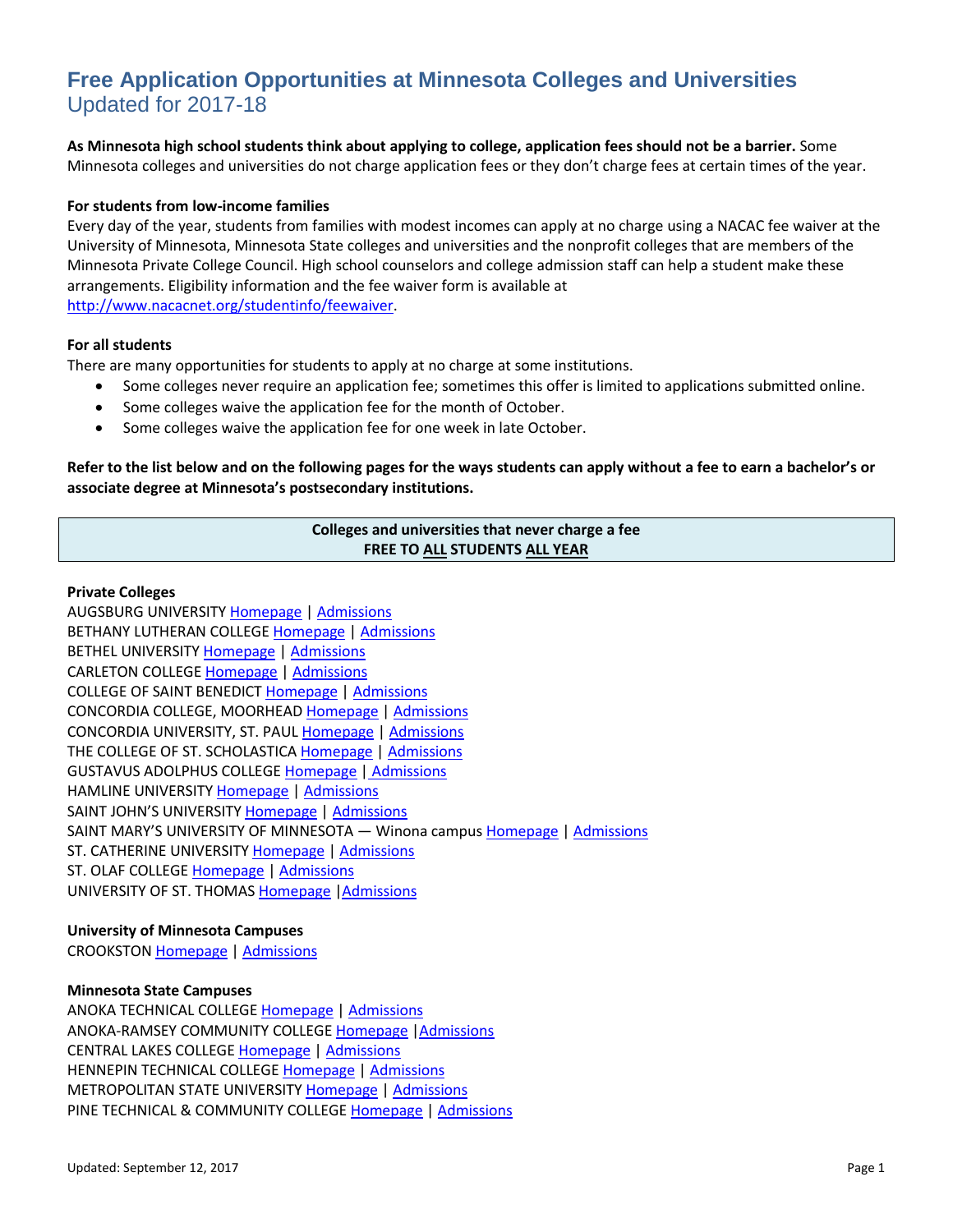# **Colleges and universities that never charge a fee (continued) FREE TO ALL STUDENTS ALL YEAR**

**Minnesota State Campuses** RIVERLAND COMMUNITY COLLEGE [Homepage](http://www.riverland.edu/) [| Admissions](http://www.riverland.edu/admissions/apply-online.cfm) ROCHESTER COMMUNITY & TECHNICAL COLLEGE [Homepage](http://www.rctc.edu/) | [Admissions](http://www.rctc.edu/admissions/html/application_form.html) SAINT PAUL COLLEG[E Homepage](http://www.saintpaul.edu/) [| Admissions](http://www.saintpaul.edu/prospectivestudents/Pages/apply.aspx) SOUTH CENTRAL COLLEGE [Homepage](http://www.southcentral.edu/) [| Admissions](http://southcentral.edu/general/admissions-checklist.html)

# **Colleges and universities that will not charge a fee during CKM FREE TO ALL STUDENTS IN OCTOBER 2017**

# **Private Colleges**

MINNEAPOLIS COLLEGE OF ART AND DESIGN [Homepage](http://mcad.edu/) | [Admissions](http://mcad.edu/admissions) > use code MCW2018

#### **Minnesota State Campuses**

ALEXANDRIA TECHNICAL & COMMUNITY COLLEGE [Homepage](http://www.alextech.edu/) | [Admissions](http://web.alextech.edu/en/Pages/ProspectiveStudents.aspx) BEMIDJI STATE UNIVERSITY [Homepage](http://www.bemidjistate.edu/) | [Admissions](http://www.bemidjistate.edu/admissions/undergrad/submit/applynow/) FOND DU LAC TRIBAL AND COMMUNITY COLLEGE [Homepage](http://www.fdltcc.edu/) | [Admissions](http://www.fdltcc.edu/prospective/admissions/procedures.shtml) MINNEAPOLIS COMMUNITY AND TECHNICAL COLLEGE [Homepage](http://www.minneapolis.edu/) | [Admissions](http://www.minneapolis.edu/Admissions) NORTHWEST TECHNICAL COLLEGE [Homepage](http://www.ntcmn.edu/) | [Admissions](http://www.ntcmn.edu/become_learner/apply_now/) RIDGEWATER COLLEGE [Homepage](http://www.ridgewater.edu/) | [Admissions](http://www.ridgewater.edu/Future-Students/apply-to-ridgewater/Pages/default.aspx) ST. CLOUD TECHNICAL AND COMMUNITY COLLEGE [Homepage](http://www.sctcc.edu/) [| Admissions](http://www.sctcc.edu/sites/default/files/admissions/documents/application.pdf)

# **Colleges and universities that will not charge a fee during last week of CKM FREE TO ALL STUDENTS OCTOBER 23-27, 2017**

# **Minnesota State Campuses**

CENTURY COLLEGE [Homepage](http://www.century.edu/) [| Admissions](http://www.century.edu/futurestudents/admissions/applyonline.aspx) DAKOTA COUNTY TECHNICAL COLLEGE [Homepage](http://www.dctc.edu/) [| Admissions](http://www.dctc.edu/admissions/) HIBBING COMMUNITY COLLEGE [Homepage](http://www.hibbing.edu/) | [Admissions](http://www.hcc.mnscu.edu/admissions/admissions-overview.html) INVER HILLS COMMUNITY COLLEGE [Homepage](http://www.inverhills.edu/) | [Admissions](http://www.inverhills.edu/Admissions/Steps/General.aspx) ITASCA COMMUNITY COLLEGE [Homepage](http://www.itascacc.edu/) | [Admissions](http://www.itascacc.edu/admissions/) LAKE SUPERIOR COLLEGE [Homepage](http://www.lsc.edu/) [| Admissions](http://www.matchcollege.com/college/173461/Lake-Superior-College/MN) MESABI RANGE COLLEGE [Homepage](http://www.mesabirange.edu/) | [Admissions](http://www.mesabirange.edu/future-students/admission/overview) MINNESOTA STATE COLLEGE SOUTHEAST [Homepage](http://www.southeastmn.edu/) | [Admissions](http://www.southeastmn.edu/become_a_student/index.aspx) MINNESOTA STATE COMMUNITY AND TECHNICAL COLLEG[E Homepage](http://www.minnesota.edu/) [| Admissions](http://www.minnesota.edu/admissions/) MINNESOTA STATE UNIVERSITY, MANKATO [Homepage](http://www.mnsu.edu/) | [Admissions](http://www.mnsu.edu/admissions/applynow.html) MINNESOTA STATE UNIVERSITY, MOORHEAD [Homepage](http://www.msum.com/) | [Admissions](http://www.mnstate.edu/admissions/apply.aspx) MINNESOTA WEST COMMUNITY & TECHNICAL COLLEGE [Homepage](http://www.mnwest.edu/) [| Admissions](http://www.mnwest.edu/admissions/) NORMANDALE COMMUNITY COLLEGE [Homepage](http://www.normandale.edu/) | [Admissions](http://www.normandale.edu/admissions/) NORTH HENNEPIN COMMUNITY [Homepage](http://www.nhcc.edu/) [| Admissions](http://www.nhcc.edu/main/Admissions.aspx) NORTHLAND COMMUNITY AND TECHNICAL COLLEGE [Homepage](http://www.northlandcollege.edu/) | [Admissions](http://www.northlandcollege.edu/apply/new-student-application/) RAINY RIVER COMMUNITY COLLEG[E Homepage](http://www.rrcc.mnscu.edu/) [| Admissions](http://www.rrcc.mnscu.edu/applynow/index.cfm) SOUTHWEST MINNESOTA STATE UNIVERSIT[Y Homepage](http://www.smsu.edu/) [| Admissions](http://www.smsu.edu/admission/undergraduate/?Id=5536) ST. CLOUD STATE UNIVERSIT[Y Homepage](http://www.stcloudstate.edu/) [| Admissions](http://www.stcloudstate.edu/scsu4u/admissions/default.asp) VERMILLION COMMUNITY COLLEGE [Homepage](http://www.vcc.edu/) | [Admissions](http://www.vcc.edu/explore/services/enrollment/eapplication.cfm) WINONA STATE UNIVERSITY [Homepage](http://www.winona.edu/) | [Admissions](http://www.winona.edu/admissions/apply.asp)